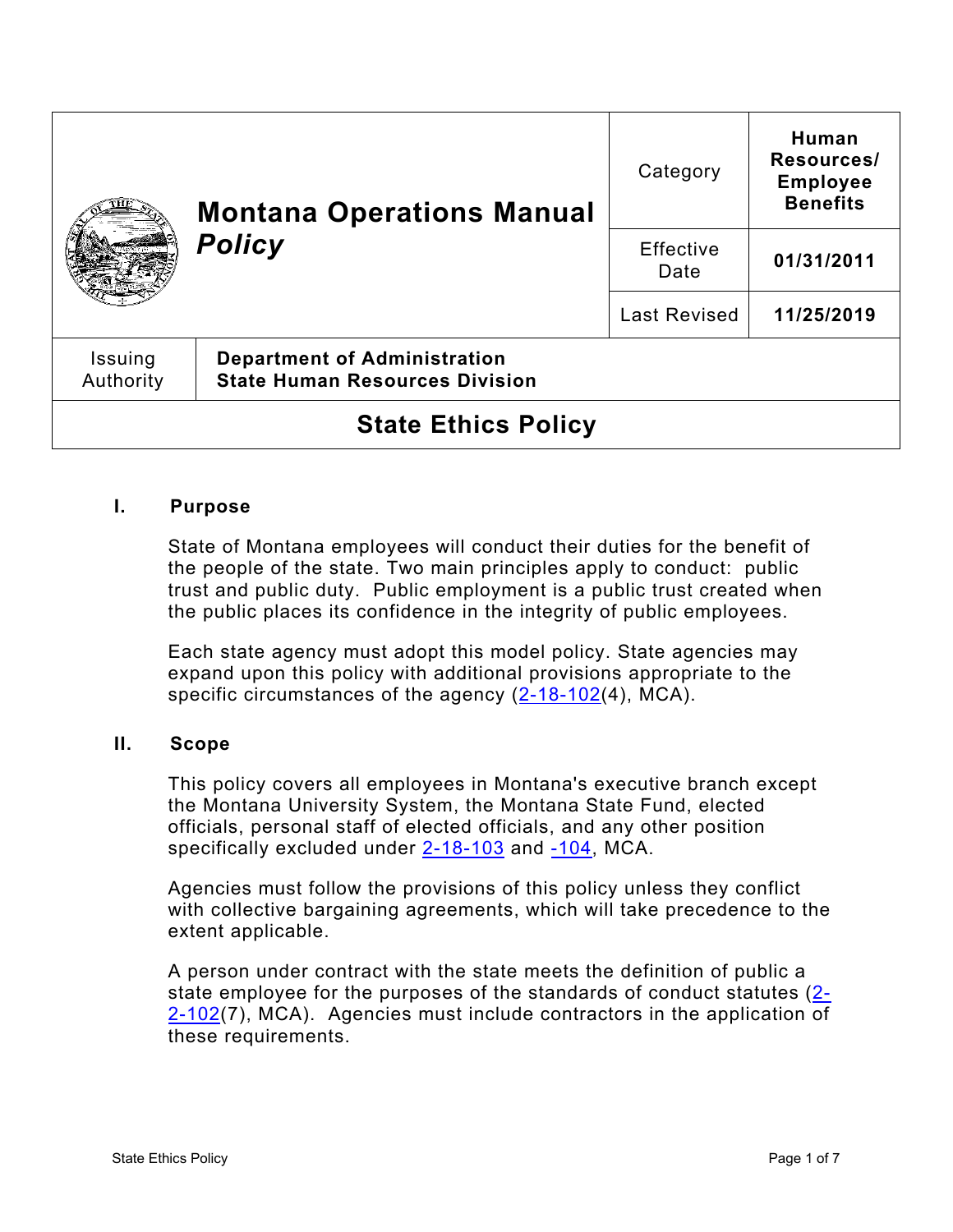#### **III. Procedures**

Employees shall abide by the code of ethics and standards of conduct found in [2-2-101](http://leg.mt.gov/bills/mca/title_0020/chapter_0020/part_0010/section_0010/0020-0020-0010-0010.html) through [2-2-304,](http://leg.mt.gov/bills/mca/title_0020/chapter_0020/part_0030/section_0040/0020-0020-0030-0040.html) MCA, at all times. The statutes must be consulted whenever an issue arises. Employees shall avoid conflicts of interest between public duty and private interests, favoritism, bias, and the appearance of impropriety. Employees are encouraged to discuss or report any potential ethical violations with agency management before the action occurs.

## **A. Education Requirements**

- 1. The department provides agencies with a pamphlet summarizing the State's standards of conduct. Agency management shall distribute the pamphlet and the agency's ethics policy to all new employees.
- 2. Agency management shall provide ethics refresher training to agency employees at least every three years. The training must require employees to read and review the standards of conduct pamphlet and the agency's ethics policy. Each employee shall provide a written statement to management acknowledging the employee has read the policy and agrees to abide by the policy and statutes.

### **B. Use of State Equipment and Resources**

State employees may not use public time, facilities, equipment, supplies, personnel, or funds for the employee's private business purposes [\(2-2-121\(](http://leg.mt.gov/bills/mca/title_0020/chapter_0020/part_0010/section_0210/0020-0020-0010-0210.html)2)(a), MCA). State employees may not use these state resources to solicit support for or opposition to a political committee, nomination or election of an individual to public office, or the passage of a ballot issue unless the use is authorized by law [\(2-](http://leg.mt.gov/bills/mca/title_0020/chapter_0020/part_0010/section_0210/0020-0020-0010-0210.html) [2-121\(](http://leg.mt.gov/bills/mca/title_0020/chapter_0020/part_0010/section_0210/0020-0020-0010-0210.html)3)(a), MCA).

# **C. Conflicts of Interest**

- 1. State employees may not engage in substantial financial transactions for the employee's private business purposes with a person whom the state employee inspects or supervises in the course of the employee's official duties  $(2-2-121(2)(b))$  $(2-2-121(2)(b))$ , MCA).
- 2. State employees may not perform official acts directly and substantially having negative economic impacts on businesses or undertakings in competition with a business or undertaking in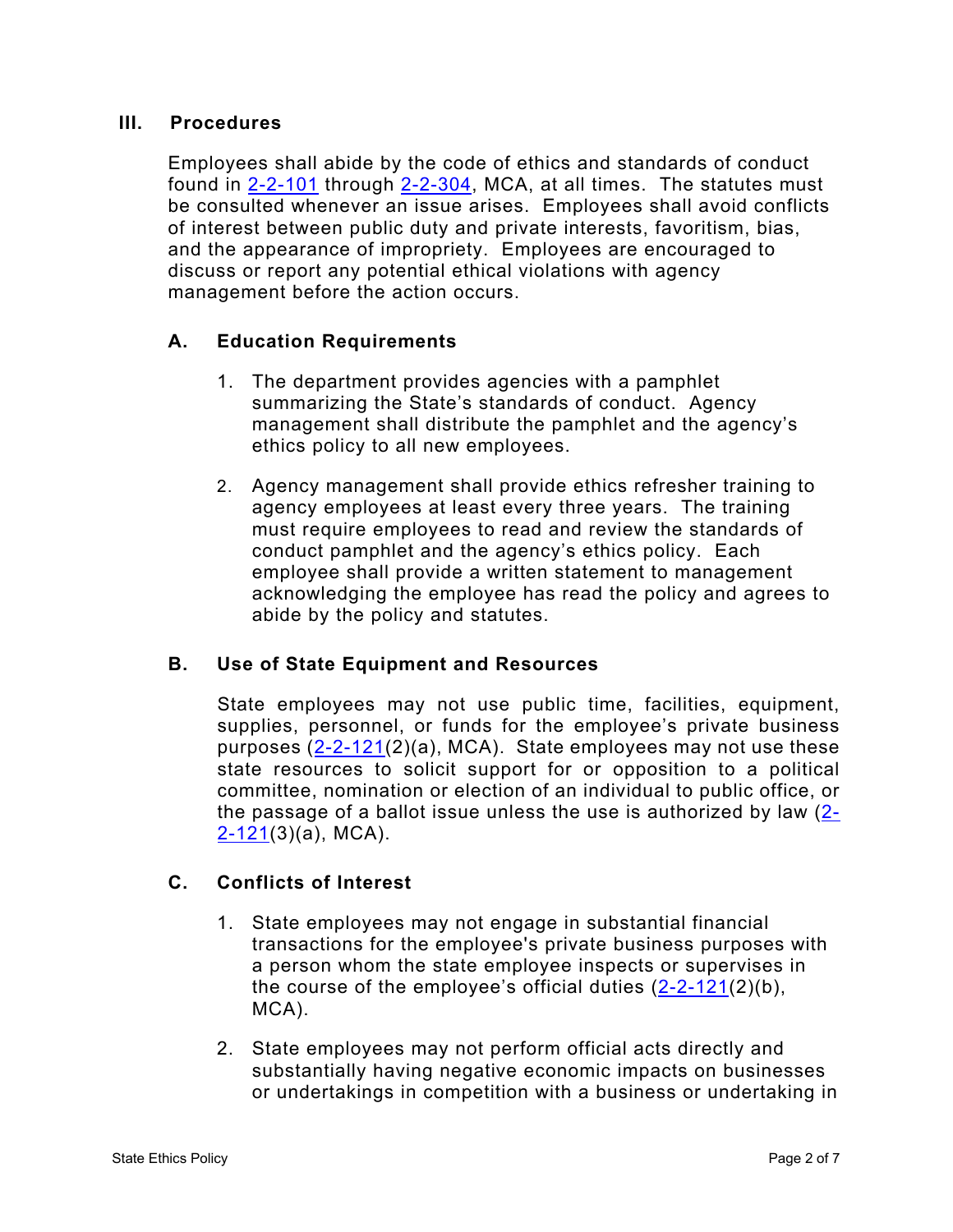which the employee has a significant interest [\(2-2-105\(](http://leg.mt.gov/bills/mca/title_0020/chapter_0020/part_0010/section_0050/0020-0020-0010-0050.html)5), MCA).

- 3. State employees may not acquire an interest in any business or undertaking the employee has reason to believe may directly and substantially economically benefit from official action the employee's agency is planning [\(2-2-105\(](http://leg.mt.gov/bills/mca/title_0020/chapter_0020/part_0010/section_0050/0020-0020-0010-0050.html)2), MCA).
- 4. State employees may not perform an official act that will directly and substantially affect the economic benefit of a business or other undertaking in which the employee has a substantial financial interest or is engaged as counsel, consultant, representative, or agent  $(2-2-121(2)(e), MCA)$  $(2-2-121(2)(e), MCA)$ .
- 5. State employees may not participate in a proceeding when an organization of which the employee is an officer or director is: 1) involved in a proceeding before the employing agency and within the scope of the employee's job duties, or 2) attempting to influence a local, state, or federal proceeding in which the employee represents the state [\(2-2-121\(](http://leg.mt.gov/bills/mca/title_0020/chapter_0020/part_0010/section_0210/0020-0020-0010-0210.html)5), MCA).
- 6. State employees may not lobby on behalf of an organization of which the employee is a member while performing their public employee job duties. State employees may perform charitable fundraising activities as approved by their supervisor or authorized by law  $(2-2-121(6), MCA)$  $(2-2-121(6), MCA)$ .
- 7. Former state employees may not, within 12 months following voluntary termination of employment, obtain employment in which the employee will take direct advantage of matters the employee was directly involved with while employed with the state. These matters are defined as rules, other than rules of general application, the employee actively helped to formulate and applications, claims, or contested cases where the employee actively participated in the decision process [\(2-2-](http://leg.mt.gov/bills/mca/title_0020/chapter_0020/part_0010/section_0050/0020-0020-0010-0050.html)  $105(3)$  $105(3)$ , MCA).
- 8. State employees may not have a majority interest in any contract made by them in their official capacity or by any agency of which they are employed if they are directly involved with the contract  $(2-2-201(1), MCA)$  $(2-2-201(1), MCA)$ .
- 9. Former state employees may not, within six months of termination, contract or be employed by someone who contracts with the state involving matters with which the employee was directly involved during their employment with the state. This does not apply to contracts awarded to the low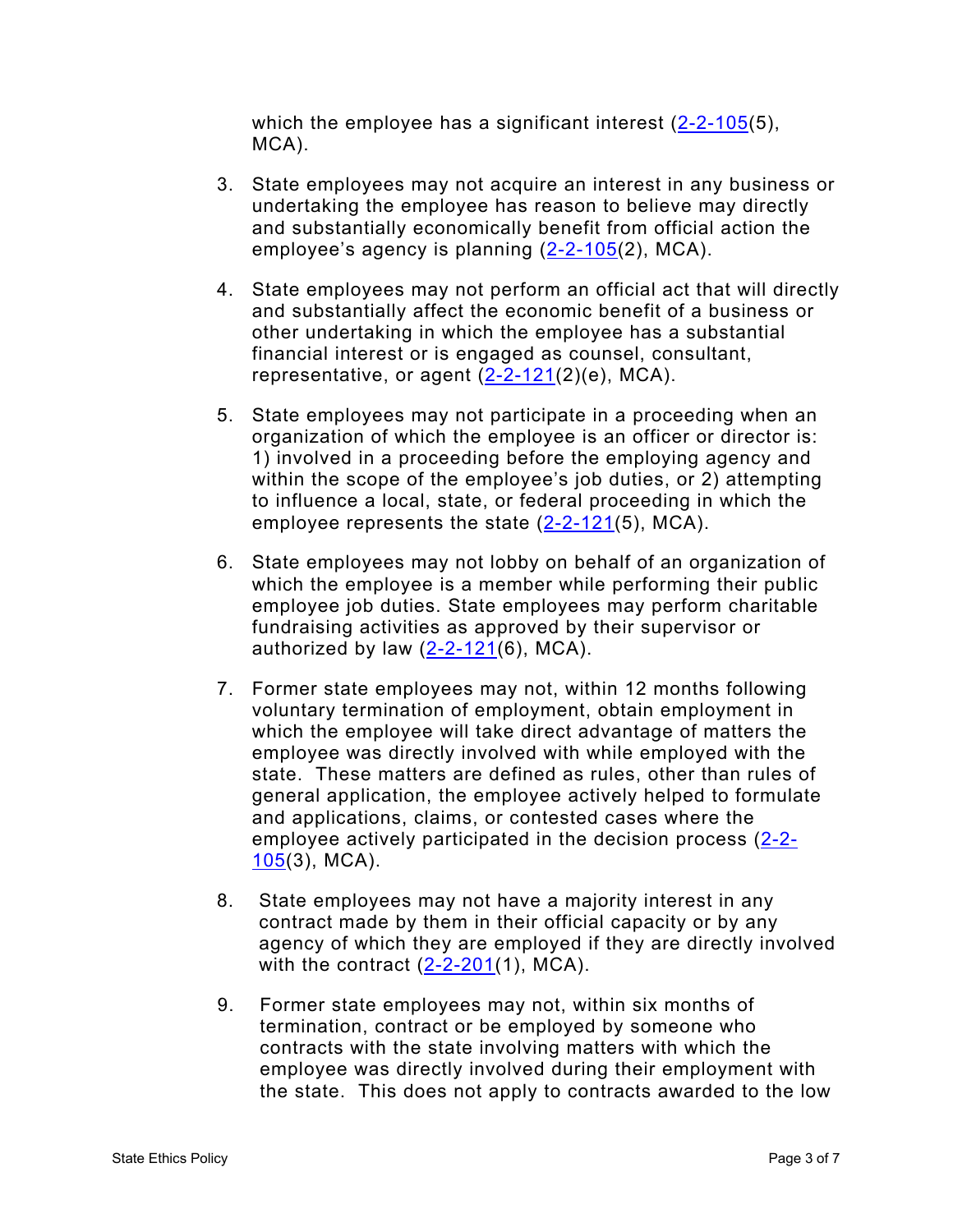bidder based on a competitive process or to merchandise sold to the highest bidder at public auction. This does not apply to employees if terminated because of a reduction in force [\(2-2-](http://leg.mt.gov/bills/mca/title_0020/chapter_0020/part_0020/section_0010/0020-0020-0020-0010.html) [201\(](http://leg.mt.gov/bills/mca/title_0020/chapter_0020/part_0020/section_0010/0020-0020-0020-0010.html)1) and (2), MCA).

## **D. Confidential Information**

State employees may not disclose or use confidential information acquired in the course of official duties to further substantially their personal economic interests [\(2-2-104\(](http://leg.mt.gov/bills/mca/title_0020/chapter_0020/part_0010/section_0040/0020-0020-0010-0040.html)1)(a), MCA).

## **E. Collecting Fees as Compensation for Official Duties**

- 1. State employees may not collect a fee or other form of compensation for assisting any person in obtaining a contract, claim, license, or economic benefit from the employee's agency  $(2-2-121(2)(c), MCA)$  $(2-2-121(2)(c), MCA)$ .
- 2. State employees may not assist any person for a contingent fee in obtaining a contract, claim, license, or other economic benefit from any agency  $(2-2-121(2)(d))$  $(2-2-121(2)(d))$ , MCA).

## **F. Overlapping Employment and Other Employment**

- 1. State employees may not receive pay for two separate public employment positions that overlap for the hours being compensated. The following exceptions apply:
	- a. the employee reimburses the public entity from which the employee is absent for the salary paid for performing the function from which the employee is absent, or
	- b. the employee's salary is reduced by the amount received from the other public employer to avoid duplicate compensation for the overlapping hours; or
	- c. the income received is from the use of accrued leave or compensatory time during the period of overlapping employment  $(2-2-104(3))$  $(2-2-104(3))$ , MCA).
- 2. Employees may not solicit or accept employment, or engage in negotiations to consider employment, with a person the employee regulates unless the employee provides written notification to agency management. Employees must report in writing such employment activity to their supervisor and the department director prior to engaging in any official duties [\(2-2-](http://leg.mt.gov/bills/mca/title_0020/chapter_0020/part_0010/section_0210/0020-0020-0010-0210.html)  $121(2)(f)$  $121(2)(f)$ , MCA).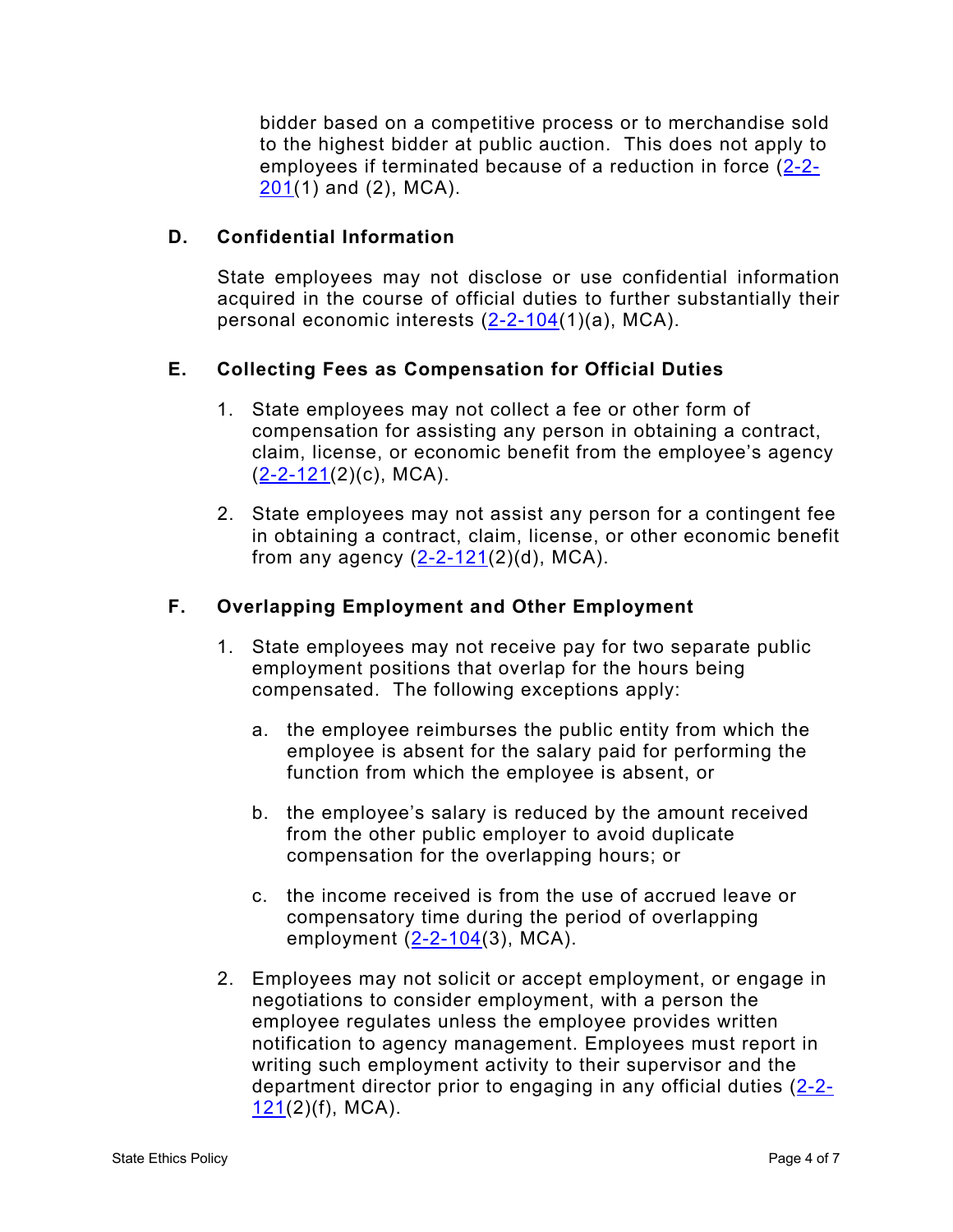## **G. Gifts and Offers Intended to Influence Employees' Actions**

- 1. Employees may not accept a substantial gift or economic benefit, generally anything over \$50 in value, that would tend to influence employees in the performance of their duties or that employees know is a reward for official actions. Economic benefit includes loans with an interest rate substantially below market and compensation for private services at substantially higher than market.
- 2. Some items are excluded from the definition of gift. These items are listed below:
	- a. any gift that is not used and is either returned to the provider or donated to a charitable organization
	- b. food and beverages consumed when participating in a charitable, civic, or community event bearing a relationship to the employee's official capacity
	- c. educational materials directly related to official duties
	- d. an award presentation in recognition of public service
	- e. an educational activity that does not place the employee under obligation, serves the public good, and is not lavish or extravagant [\(2-2-104\(](http://leg.mt.gov/bills/mca/title_0020/chapter_0020/part_0010/section_0040/0020-0020-0010-0040.html)1)(b) and (2), MCA; [2-2-102\(](http://leg.mt.gov/bills/mca/title_0020/chapter_0020/part_0010/section_0020/0020-0020-0010-0020.html)3), MCA).

# **H. Policy Violations**

- 1. Employees must disclose potential conflicts of interest to agency management prior to taking any action potentially violating this policy or the law. Agency management may take steps to avoid the conflict of interest from occurring.
- 2. Any person who believes an employee violated this policy or agency-specific rules and standards of conduct may file a complaint with the commissioner of political practices. The complaint procedure with the commissioner of political practices is located in ARM [44.10.601 to .613.](http://www.mtrules.org/gateway/Subchapterhome.asp?scn=44%2E10.6)
- 3. An employee shall inform agency management of the alleged violation before filing a complaint with the commissioner.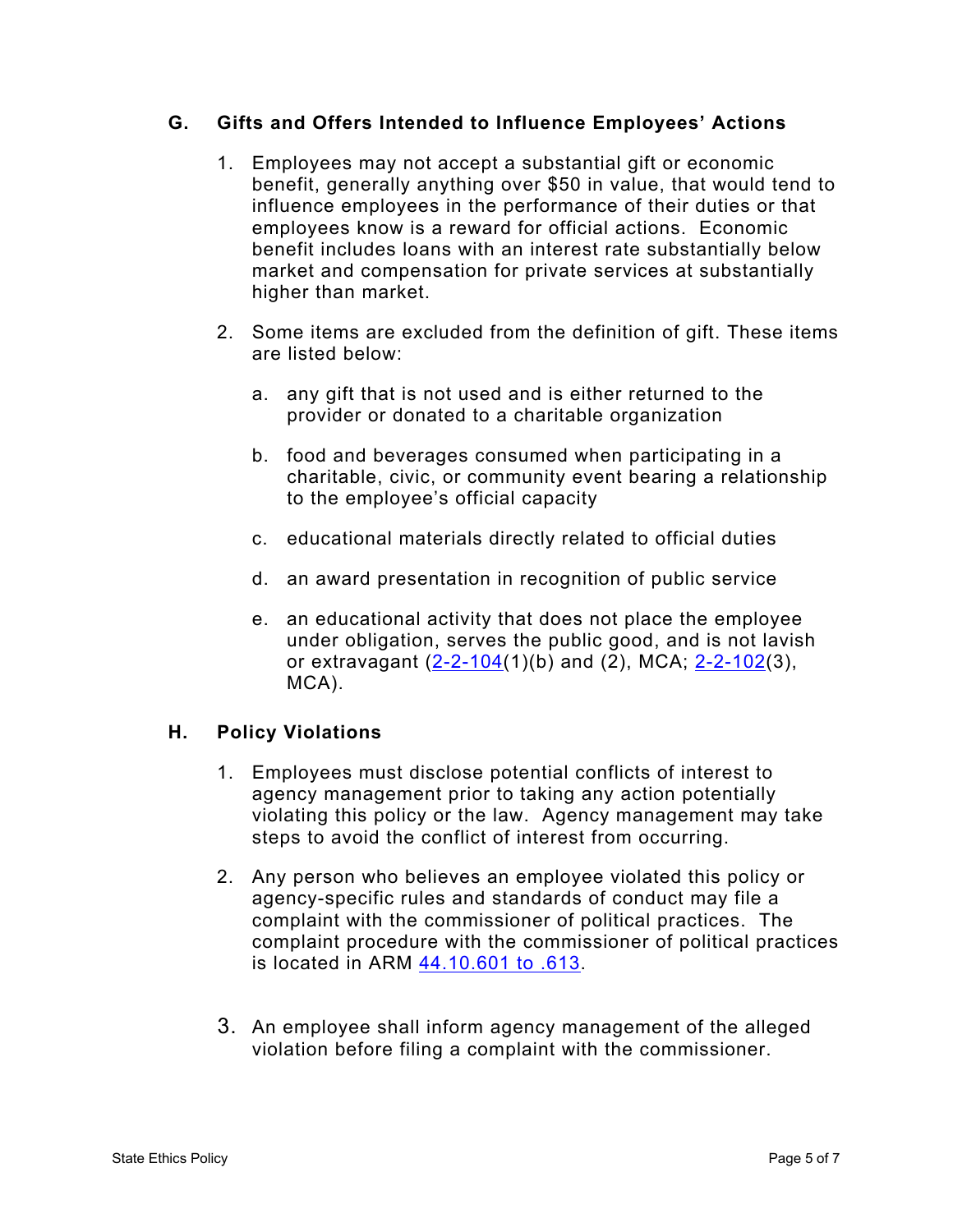## **I. Disclosure Requirements**

- 1. **Nature of Private Interest:** Public employees must disclose the nature of any private interest creating a conflict prior to acting in a manner impinging on public duty. State employees must make the disclosure in writing to the commissioner of political practices. The disclosure must include:
	- a. information listing the amount of private interest, if any;
	- b. the purpose and duration of the services rendered, if any; and
	- c. the compensation received for those services or other information necessary to describe the interest.

If the state employee performs the official act involved, the employee must publicly declare the nature of the conflict for the record prior to performing the act. The declaration must contain the information contained in a, b, and c above.

- 2. **Overlapping Public Employment:** Employees must disclose overlapping employment in public positions to agency management prior to accepting employment. The Administrative Rules of Montana [\(44.10.601\)](http://www.mtrules.org/gateway/RuleNo.asp?RN=44%2E10%2E601) require state public employees who receive multiple salaries from multiple public employers for overlapping work hours to report their employment and salaries to the commissioner of political practices.
- 3. **Requirements for Agency Directors**: Agency directors must file a business disclosure statement provided by the commissioner of political practices with the Commissioner prior to December 15 of each even-numbered year [\(2-2-106,](http://leg.mt.gov/bills/mca/title_0020/chapter_0020/part_0010/section_0060/0020-0020-0010-0060.html) MCA).

# **J. Investigation and Enforcement**

- 1. Agency management shall investigate reported or disclosed information to determine the appropriate administrative action. An appropriate administrative action may include a complaint to the Commissioner when the agency has no authority to prevent or remedy the violation.
- 2. Employees who violate this policy, the standards of conduct provided in [2-2-102,](http://leg.mt.gov/bills/mca/title_0020/chapter_0020/part_0010/section_0020/0020-0020-0010-0020.html) et seq., MCA, or agency-specific rules and standards of conduct may be subject to disciplinary action in accordance with the Discipline Policy (ARM [2.21.6501](http://www.mtrules.org/gateway/Subchapterhome.asp?scn=2%2E21.65) et seq.).